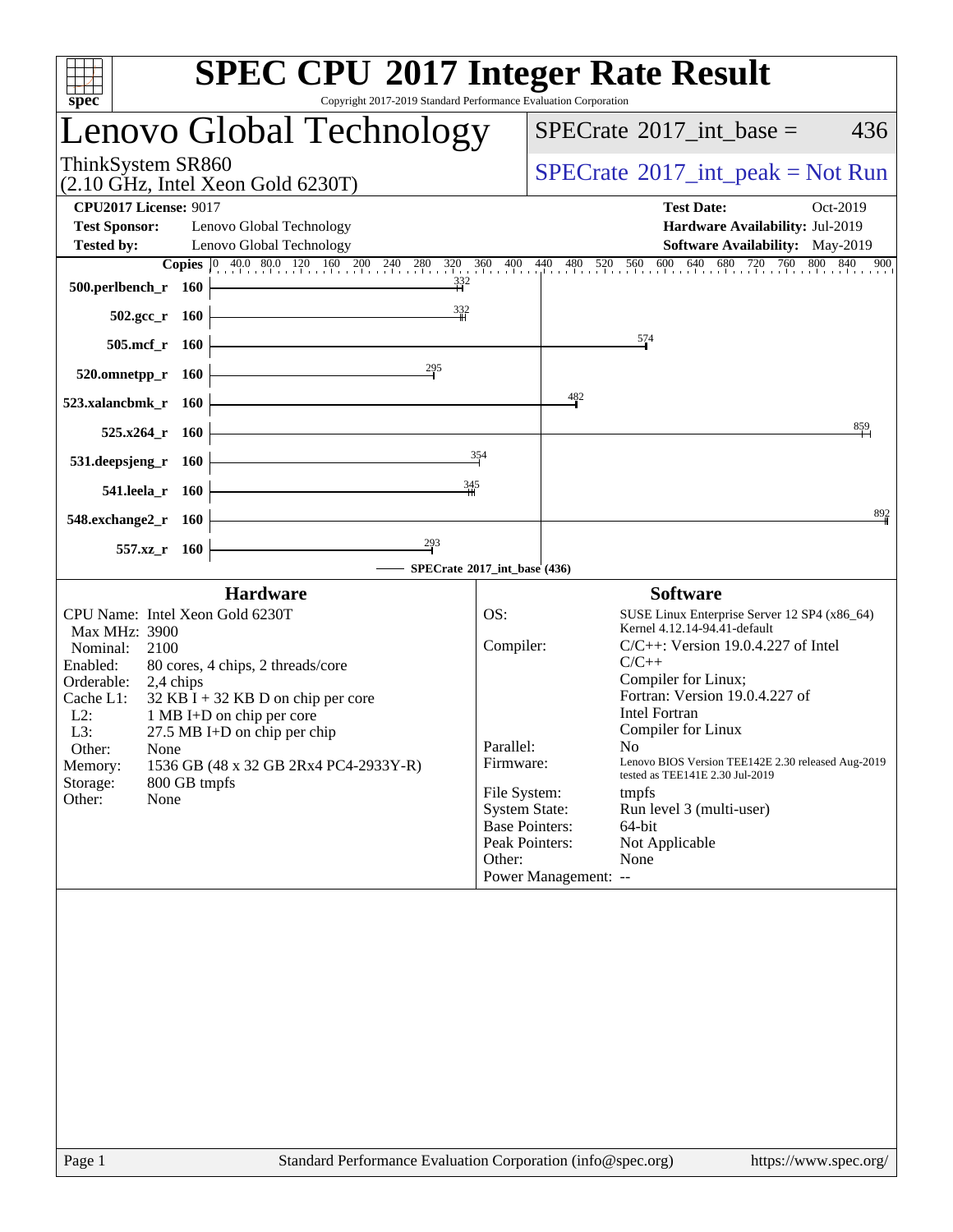

## **[SPEC CPU](http://www.spec.org/auto/cpu2017/Docs/result-fields.html#SPECCPU2017IntegerRateResult)[2017 Integer Rate Result](http://www.spec.org/auto/cpu2017/Docs/result-fields.html#SPECCPU2017IntegerRateResult)** Copyright 2017-2019 Standard Performance Evaluation Corporation

## Lenovo Global Technology

(2.10 GHz, Intel Xeon Gold 6230T)

ThinkSystem SR860<br>  $SPECTR_{10}$  [SPECrate](http://www.spec.org/auto/cpu2017/Docs/result-fields.html#SPECrate2017intpeak)®[2017\\_int\\_peak = N](http://www.spec.org/auto/cpu2017/Docs/result-fields.html#SPECrate2017intpeak)ot Run  $SPECTate$ <sup>®</sup>[2017\\_int\\_base =](http://www.spec.org/auto/cpu2017/Docs/result-fields.html#SPECrate2017intbase) 436

**[Test Sponsor:](http://www.spec.org/auto/cpu2017/Docs/result-fields.html#TestSponsor)** Lenovo Global Technology **[Hardware Availability:](http://www.spec.org/auto/cpu2017/Docs/result-fields.html#HardwareAvailability)** Jul-2019

**[CPU2017 License:](http://www.spec.org/auto/cpu2017/Docs/result-fields.html#CPU2017License)** 9017 **[Test Date:](http://www.spec.org/auto/cpu2017/Docs/result-fields.html#TestDate)** Oct-2019 **[Tested by:](http://www.spec.org/auto/cpu2017/Docs/result-fields.html#Testedby)** Lenovo Global Technology **[Software Availability:](http://www.spec.org/auto/cpu2017/Docs/result-fields.html#SoftwareAvailability)** May-2019

## **[Results Table](http://www.spec.org/auto/cpu2017/Docs/result-fields.html#ResultsTable)**

|                                                     |                                          |                |       | <b>Base</b>    |       |                |       |               |                | <b>Peak</b>  |                |              |                |              |
|-----------------------------------------------------|------------------------------------------|----------------|-------|----------------|-------|----------------|-------|---------------|----------------|--------------|----------------|--------------|----------------|--------------|
| <b>Benchmark</b>                                    | <b>Copies</b>                            | <b>Seconds</b> | Ratio | <b>Seconds</b> | Ratio | <b>Seconds</b> | Ratio | <b>Copies</b> | <b>Seconds</b> | <b>Ratio</b> | <b>Seconds</b> | <b>Ratio</b> | <b>Seconds</b> | <b>Ratio</b> |
| 500.perlbench_r                                     | 160                                      | 764            | 333   | 767            | 332   | 782            | 326   |               |                |              |                |              |                |              |
| $502.\text{gcc}_r$                                  | 160                                      | 688            | 330   | 673            | 337   | 683            | 332   |               |                |              |                |              |                |              |
| $505$ .mcf r                                        | 160                                      | 451            | 574   | 450            | 574   | 449            | 575   |               |                |              |                |              |                |              |
| 520.omnetpp_r                                       | 160                                      | 711            | 295   | 713            | 294   | 710            | 296   |               |                |              |                |              |                |              |
| 523.xalancbmk r                                     | 160                                      | 351            | 482   | 350            | 482   | 349            | 483   |               |                |              |                |              |                |              |
| 525.x264 r                                          | 160                                      | 326            | 859   | 326            | 859   | 322            | 870   |               |                |              |                |              |                |              |
| 531.deepsjeng_r                                     | 160.                                     | 517            | 355   | 517            | 354   | 517            | 354   |               |                |              |                |              |                |              |
| 541.leela r                                         | 160                                      | 777            | 341   | 768            | 345   | 760            | 348   |               |                |              |                |              |                |              |
| 548.exchange2_r                                     | 160                                      | 469            | 893   | 470            | 892   | 471            | 890   |               |                |              |                |              |                |              |
| 557.xz r                                            | 160                                      | 590            | 293   | 590            | 293   | 591            | 292   |               |                |              |                |              |                |              |
|                                                     | $SPECrate^{\circ}2017$ int base =<br>436 |                |       |                |       |                |       |               |                |              |                |              |                |              |
| $SPECrate^{\circ}2017$ int peak =<br><b>Not Run</b> |                                          |                |       |                |       |                |       |               |                |              |                |              |                |              |

Results appear in the [order in which they were run](http://www.spec.org/auto/cpu2017/Docs/result-fields.html#RunOrder). Bold underlined text [indicates a median measurement](http://www.spec.org/auto/cpu2017/Docs/result-fields.html#Median).

## **[Submit Notes](http://www.spec.org/auto/cpu2017/Docs/result-fields.html#SubmitNotes)**

 The numactl mechanism was used to bind copies to processors. The config file option 'submit' was used to generate numactl commands to bind each copy to a specific processor. For details, please see the config file.

## **[Operating System Notes](http://www.spec.org/auto/cpu2017/Docs/result-fields.html#OperatingSystemNotes)**

 Stack size set to unlimited using "ulimit -s unlimited" Tmpfs filesystem can be set with: mount -t tmpfs -o size=800g tmpfs /home Process tuning setting: echo 50000 > /proc/sys/kernel/sched\_cfs\_bandwidth\_slice\_us echo 240000000 > /proc/sys/kernel/sched\_latency\_ns echo 5000000 > /proc/sys/kernel/sched\_migration\_cost\_ns echo 100000000 > /proc/sys/kernel/sched\_min\_granularity\_ns echo 150000000 > /proc/sys/kernel/sched\_wakeup\_granularity\_ns

## **[General Notes](http://www.spec.org/auto/cpu2017/Docs/result-fields.html#GeneralNotes)**

Environment variables set by runcpu before the start of the run: LD\_LIBRARY\_PATH = "/home/cpu2017-1.0.5-ic19.0u4/lib/intel64"

 Binaries compiled on a system with 1x Intel Core i9-799X CPU + 32GB RAM memory using Redhat Enterprise Linux 7.5 Transparent Huge Pages enabled by default Prior to runcpu invocation Filesystem page cache synced and cleared with:

**(Continued on next page)**

| Page 2 | Standard Performance Evaluation Corporation (info@spec.org) | https://www.spec.org/ |
|--------|-------------------------------------------------------------|-----------------------|
|        |                                                             |                       |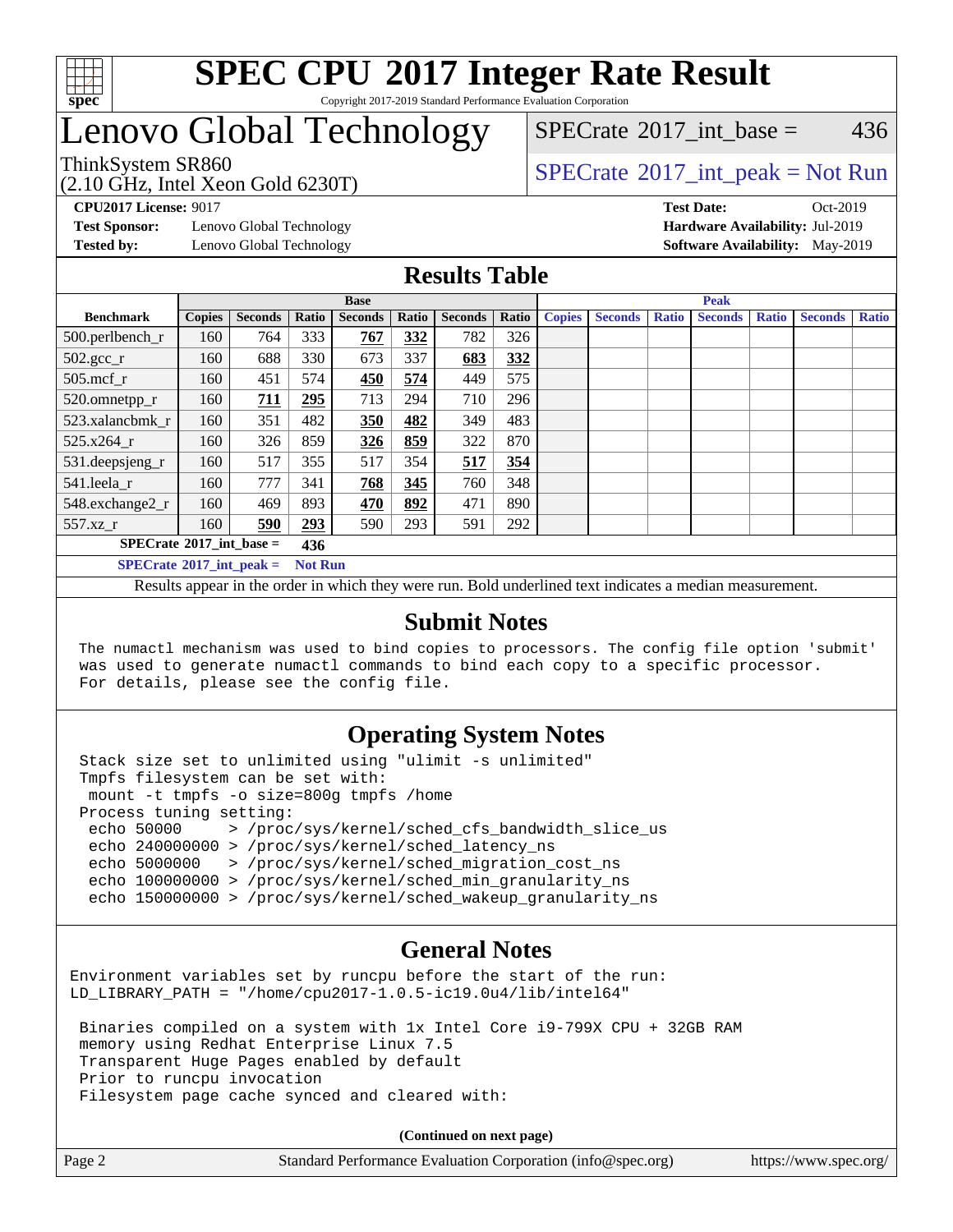

Copyright 2017-2019 Standard Performance Evaluation Corporation

Lenovo Global Technology

[SPECrate](http://www.spec.org/auto/cpu2017/Docs/result-fields.html#SPECrate2017intbase)<sup>®</sup>2017 int base = 436

(2.10 GHz, Intel Xeon Gold 6230T)

ThinkSystem SR860<br>  $SPECTA = Not Run$ <br>  $SPECTA = Not Run$ 

**[CPU2017 License:](http://www.spec.org/auto/cpu2017/Docs/result-fields.html#CPU2017License)** 9017 **[Test Date:](http://www.spec.org/auto/cpu2017/Docs/result-fields.html#TestDate)** Oct-2019

**[Test Sponsor:](http://www.spec.org/auto/cpu2017/Docs/result-fields.html#TestSponsor)** Lenovo Global Technology **[Hardware Availability:](http://www.spec.org/auto/cpu2017/Docs/result-fields.html#HardwareAvailability)** Jul-2019 **[Tested by:](http://www.spec.org/auto/cpu2017/Docs/result-fields.html#Testedby)** Lenovo Global Technology **[Software Availability:](http://www.spec.org/auto/cpu2017/Docs/result-fields.html#SoftwareAvailability)** May-2019

### **[General Notes \(Continued\)](http://www.spec.org/auto/cpu2017/Docs/result-fields.html#GeneralNotes)**

 sync; echo 3> /proc/sys/vm/drop\_caches runcpu command invoked through numactl i.e.: numactl --interleave=all runcpu <etc> NA: The test sponsor attests, as of date of publication, that CVE-2017-5754 (Meltdown) is mitigated in the system as tested and documented. Yes: The test sponsor attests, as of date of publication, that CVE-2017-5753 (Spectre variant 1) is mitigated in the system as tested and documented. Yes: The test sponsor attests, as of date of publication, that CVE-2017-5715 (Spectre variant 2) is mitigated in the system as tested and documented. Yes: The test sponsor attests, as of date of publication, that CVE-2018-3640 (Spectre variant 3a) is mitigated in the system as tested and documented. Yes: The test sponsor attests, as of date of publication, that CVE-2018-3639 (Spectre variant 4) is mitigated in the system as tested and documented.

### **[Platform Notes](http://www.spec.org/auto/cpu2017/Docs/result-fields.html#PlatformNotes)**

Page 3 Standard Performance Evaluation Corporation [\(info@spec.org\)](mailto:info@spec.org) <https://www.spec.org/> BIOS configuration: Choose Operating Mode set to Maximum Performance DCU Streamer Prefetcher set to Disable SNC set to Enable Sysinfo program /home/cpu2017-1.0.5-ic19.0u4/bin/sysinfo Rev: r5974 of 2018-05-19 9bcde8f2999c33d61f64985e45859ea9 running on linux-700n Sun Oct 13 10:08:50 2019 SUT (System Under Test) info as seen by some common utilities. For more information on this section, see <https://www.spec.org/cpu2017/Docs/config.html#sysinfo> From /proc/cpuinfo model name : Intel(R) Xeon(R) Gold 6230T CPU @ 2.10GHz 4 "physical id"s (chips) 160 "processors" cores, siblings (Caution: counting these is hw and system dependent. The following excerpts from /proc/cpuinfo might not be reliable. Use with caution.) cpu cores : 20 siblings : 40 physical 0: cores 0 1 2 3 4 8 9 10 11 12 16 17 18 19 20 24 25 26 27 28 physical 1: cores 0 1 2 3 4 8 9 10 11 12 16 17 18 19 20 24 25 26 27 28 physical 2: cores 0 1 2 3 4 8 9 10 11 12 16 17 18 19 20 24 25 26 27 28 physical 3: cores 0 1 2 3 4 8 9 10 11 12 16 17 18 19 20 24 25 26 27 28 From lscpu: Architecture: x86\_64 CPU op-mode(s): 32-bit, 64-bit Byte Order: Little Endian  $CPU(s):$  160 **(Continued on next page)**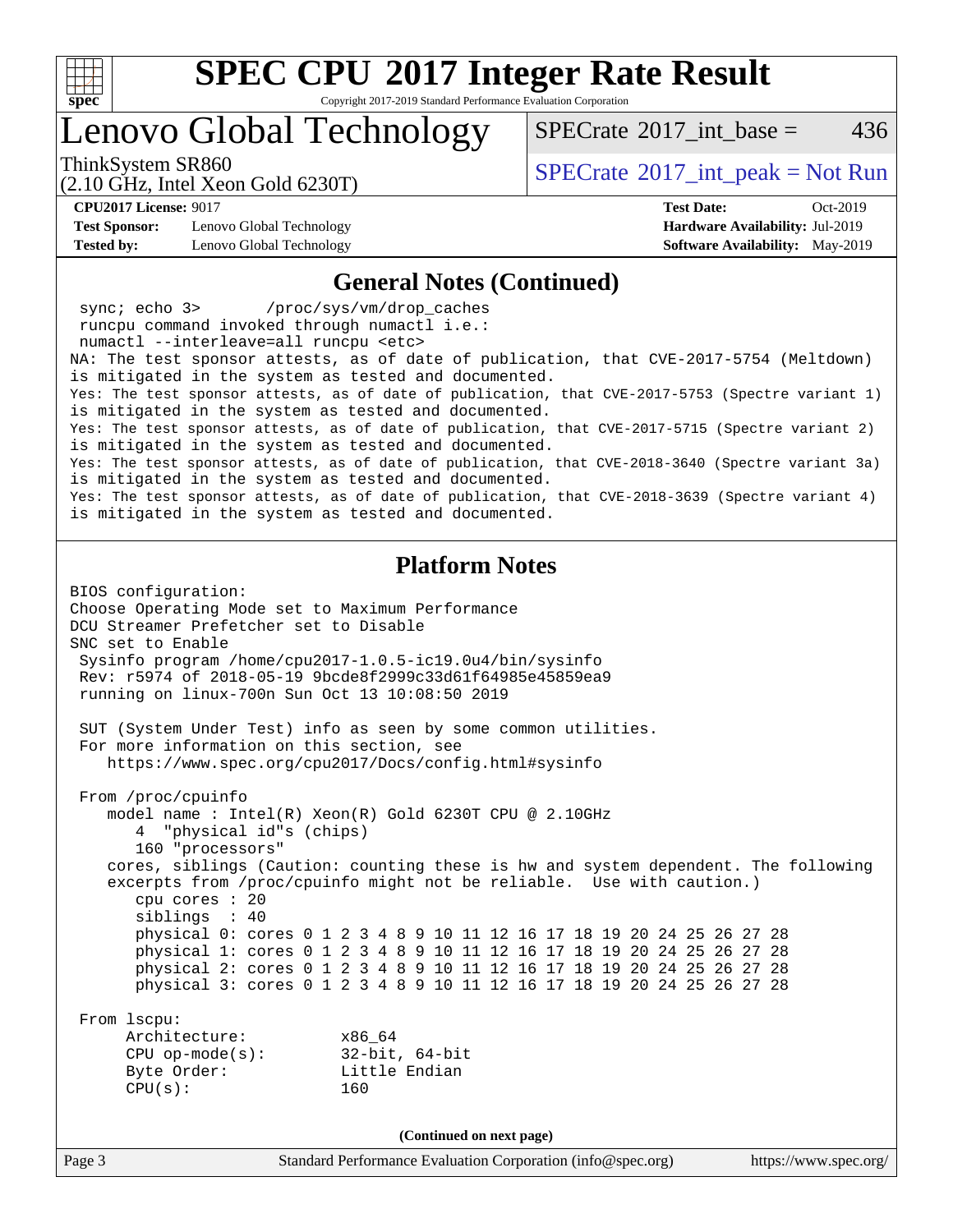

Copyright 2017-2019 Standard Performance Evaluation Corporation

Lenovo Global Technology

 $SPECTate$ <sup>®</sup>[2017\\_int\\_base =](http://www.spec.org/auto/cpu2017/Docs/result-fields.html#SPECrate2017intbase) 436

(2.10 GHz, Intel Xeon Gold 6230T)

ThinkSystem SR860<br>  $(2.10 \text{ GHz. Intel } X_{200}$  Gold 6230T)

**[Test Sponsor:](http://www.spec.org/auto/cpu2017/Docs/result-fields.html#TestSponsor)** Lenovo Global Technology **[Hardware Availability:](http://www.spec.org/auto/cpu2017/Docs/result-fields.html#HardwareAvailability)** Jul-2019 **[Tested by:](http://www.spec.org/auto/cpu2017/Docs/result-fields.html#Testedby)** Lenovo Global Technology **[Software Availability:](http://www.spec.org/auto/cpu2017/Docs/result-fields.html#SoftwareAvailability)** May-2019

**[CPU2017 License:](http://www.spec.org/auto/cpu2017/Docs/result-fields.html#CPU2017License)** 9017 **[Test Date:](http://www.spec.org/auto/cpu2017/Docs/result-fields.html#TestDate)** Oct-2019

#### **[Platform Notes \(Continued\)](http://www.spec.org/auto/cpu2017/Docs/result-fields.html#PlatformNotes)**

|                |                                                                                                                                                                                                                                                                                                                                                                                                                                                               | (Continued on next page)                                                                                                                                                                                                                                                                                                                                                                                                                                                                                                                                                                                                                                                                                                                                                                                                                                                                                                                                                                                                                                                                                                                                                                                                                                                                                                                                                                                                                                                                                                                                                                                                                                                           |
|----------------|---------------------------------------------------------------------------------------------------------------------------------------------------------------------------------------------------------------------------------------------------------------------------------------------------------------------------------------------------------------------------------------------------------------------------------------------------------------|------------------------------------------------------------------------------------------------------------------------------------------------------------------------------------------------------------------------------------------------------------------------------------------------------------------------------------------------------------------------------------------------------------------------------------------------------------------------------------------------------------------------------------------------------------------------------------------------------------------------------------------------------------------------------------------------------------------------------------------------------------------------------------------------------------------------------------------------------------------------------------------------------------------------------------------------------------------------------------------------------------------------------------------------------------------------------------------------------------------------------------------------------------------------------------------------------------------------------------------------------------------------------------------------------------------------------------------------------------------------------------------------------------------------------------------------------------------------------------------------------------------------------------------------------------------------------------------------------------------------------------------------------------------------------------|
| physical chip. | available: 8 nodes (0-7)<br>node 0 size: 193137 MB                                                                                                                                                                                                                                                                                                                                                                                                            | From numactl --hardware WARNING: a numactl 'node' might or might not correspond to a<br>node 0 cpus: 0 1 2 5 6 10 11 12 15 16 80 81 82 85 86 90 91 92 95 96                                                                                                                                                                                                                                                                                                                                                                                                                                                                                                                                                                                                                                                                                                                                                                                                                                                                                                                                                                                                                                                                                                                                                                                                                                                                                                                                                                                                                                                                                                                        |
|                | /proc/cpuinfo cache data<br>cache size : 28160 KB                                                                                                                                                                                                                                                                                                                                                                                                             |                                                                                                                                                                                                                                                                                                                                                                                                                                                                                                                                                                                                                                                                                                                                                                                                                                                                                                                                                                                                                                                                                                                                                                                                                                                                                                                                                                                                                                                                                                                                                                                                                                                                                    |
| Flagg:         | $Core(s)$ per socket:<br>Socket(s):<br>NUMA node(s):<br>Vendor ID:<br>CPU family:<br>Model:<br>Model name:<br>Stepping:<br>CPU MHz:<br>CPU max MHz:<br>CPU min MHz:<br>BogoMIPS:<br>Virtualization:<br>Lld cache:<br>Lli cache:<br>$L2$ cache:<br>L3 cache:<br>NUMA node0 CPU(s):<br>NUMA nodel CPU(s):<br>NUMA $node2$ $CPU(s)$ :<br>NUMA $node3$ $CPU(s)$ :<br>NUMA $node4$ $CPU(s):$<br>NUMA $node5$ $CPU(s):$<br>NUMA node6 CPU(s):<br>NUMA node7 CPU(s): | 20<br>4<br>8<br>GenuineIntel<br>6<br>85<br>$Intel(R) Xeon(R) Gold 6230T CPU @ 2.10GHz$<br>7<br>2100.000<br>3900.0000<br>800.0000<br>4200.00<br>$VT - x$<br>32K<br>32K<br>1024K<br>28160K<br>$0-2, 5, 6, 10-12, 15, 16, 80-82, 85, 86, 90-92, 95, 96$<br>3, 4, 7-9, 13, 14, 17-19, 83, 84, 87-89, 93, 94, 97-99<br>20-22, 25, 26, 30-32, 35, 36, 100-102, 105, 106, 110-112, 115, 116<br>23, 24, 27-29, 33, 34, 37-39, 103, 104, 107-109, 113, 114, 117-119<br>40-42, 45, 46, 50-52, 55, 56, 120-122, 125, 126, 130-132, 135, 136<br>43, 44, 47-49, 53, 54, 57-59, 123, 124, 127-129, 133, 134, 137-139<br>60-62, 65, 66, 70-72, 75, 76, 140-142, 145, 146, 150-152, 155, 156<br>63, 64, 67-69, 73, 74, 77-79, 143, 144, 147-149, 153, 154, 157-159<br>fpu vme de pse tsc msr pae mce cx8 apic sep mtrr pge mca cmov<br>pat pse36 clflush dts acpi mmx fxsr sse sse2 ss ht tm pbe syscall nx pdpelgb rdtscp<br>lm constant_tsc art arch_perfmon pebs bts rep_good nopl xtopology nonstop_tsc cpuid<br>aperfmperf pni pclmulqdq dtes64 ds_cpl vmx smx est tm2 ssse3 sdbg fma cx16 xtpr pdcm<br>pcid dca sse4_1 sse4_2 x2apic movbe popcnt tsc_deadline_timer aes xsave avx f16c<br>rdrand lahf_lm abm 3dnowprefetch cpuid_fault epb cat_13 cdp_13 invpcid_single<br>intel_ppin ssbd mba ibrs ibpb stibp tpr_shadow vnmi flexpriority ept vpid fsgsbase<br>tsc_adjust bmil hle avx2 smep bmi2 erms invpcid rtm cqm mpx rdt_a avx512f avx512dq<br>rdseed adx smap clflushopt clwb intel_pt avx512cd avx512bw avx512vl xsaveopt xsavec<br>xgetbvl xsaves cqm_llc cqm_occup_llc cqm_mbm_total cqm_mbm_local dtherm ida arat pln<br>pts pku ospke avx512_vnni flush_l1d arch_capabilities |
|                | On-line $CPU(s)$ list:<br>Thread(s) per core:                                                                                                                                                                                                                                                                                                                                                                                                                 | $0 - 159$<br>2                                                                                                                                                                                                                                                                                                                                                                                                                                                                                                                                                                                                                                                                                                                                                                                                                                                                                                                                                                                                                                                                                                                                                                                                                                                                                                                                                                                                                                                                                                                                                                                                                                                                     |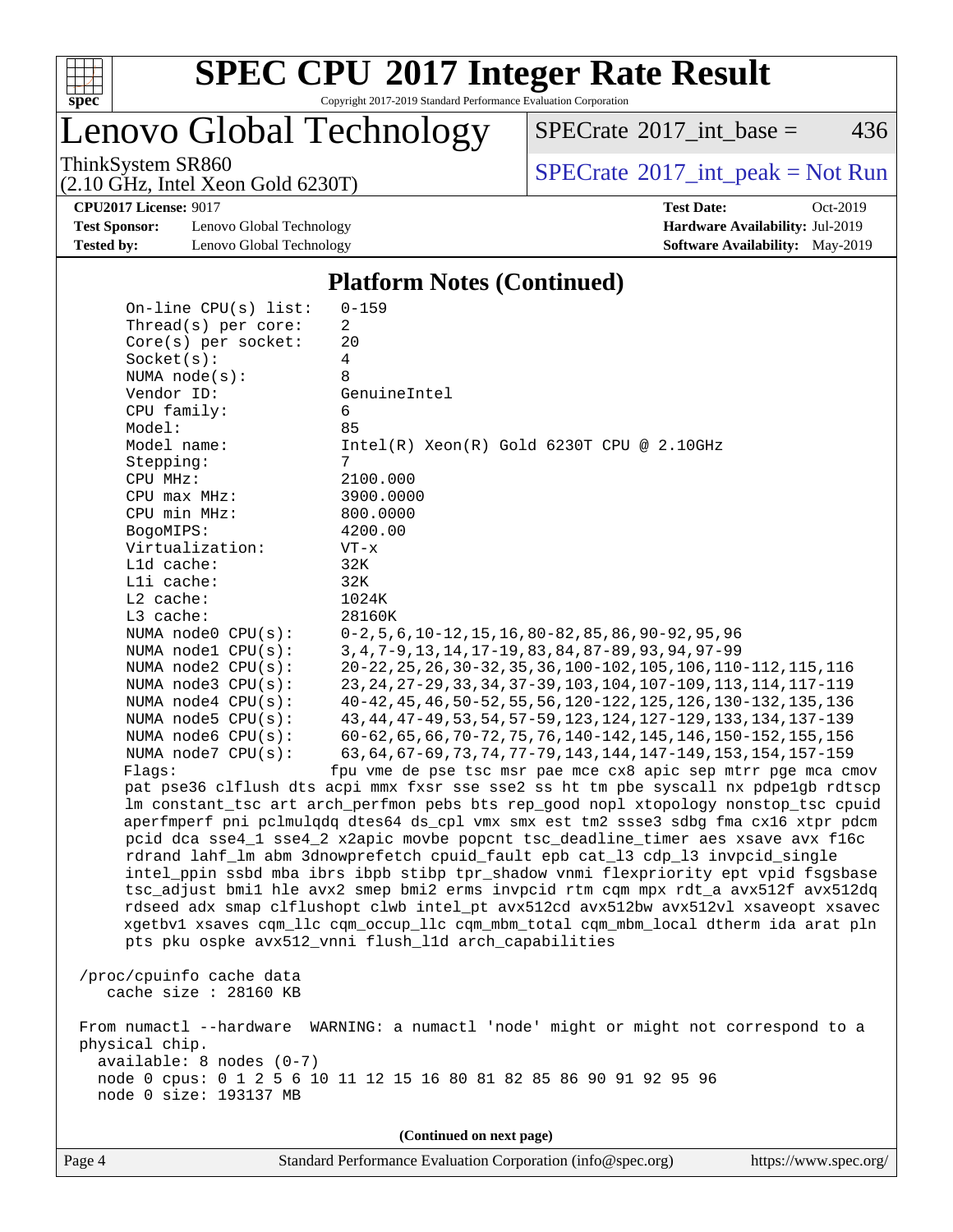

Copyright 2017-2019 Standard Performance Evaluation Corporation

## Lenovo Global Technology

 $SPECTate$ <sup>®</sup>[2017\\_int\\_base =](http://www.spec.org/auto/cpu2017/Docs/result-fields.html#SPECrate2017intbase) 436

(2.10 GHz, Intel Xeon Gold 6230T)

ThinkSystem SR860<br>  $(2.10 \text{ GHz})$  Intel Xeon Gold 6230T)

**[Test Sponsor:](http://www.spec.org/auto/cpu2017/Docs/result-fields.html#TestSponsor)** Lenovo Global Technology **[Hardware Availability:](http://www.spec.org/auto/cpu2017/Docs/result-fields.html#HardwareAvailability)** Jul-2019 **[Tested by:](http://www.spec.org/auto/cpu2017/Docs/result-fields.html#Testedby)** Lenovo Global Technology **[Software Availability:](http://www.spec.org/auto/cpu2017/Docs/result-fields.html#SoftwareAvailability)** May-2019

**[CPU2017 License:](http://www.spec.org/auto/cpu2017/Docs/result-fields.html#CPU2017License)** 9017 **[Test Date:](http://www.spec.org/auto/cpu2017/Docs/result-fields.html#TestDate)** Oct-2019

## **[Platform Notes \(Continued\)](http://www.spec.org/auto/cpu2017/Docs/result-fields.html#PlatformNotes)**

| node 0 free: 183812 MB                                                             |                                                                     |                |       |               |    |    |       |    |    |  |  |                          |  |                                                             |  |  |  |                                                                                    |
|------------------------------------------------------------------------------------|---------------------------------------------------------------------|----------------|-------|---------------|----|----|-------|----|----|--|--|--------------------------|--|-------------------------------------------------------------|--|--|--|------------------------------------------------------------------------------------|
|                                                                                    | node 1 cpus: 3 4 7 8 9 13 14 17 18 19 83 84 87 88 89 93 94 97 98 99 |                |       |               |    |    |       |    |    |  |  |                          |  |                                                             |  |  |  |                                                                                    |
|                                                                                    | node 1 size: 193526 MB                                              |                |       |               |    |    |       |    |    |  |  |                          |  |                                                             |  |  |  |                                                                                    |
| node 1 free: 189510 MB                                                             |                                                                     |                |       |               |    |    |       |    |    |  |  |                          |  |                                                             |  |  |  |                                                                                    |
| node 2 cpus: 20 21 22 25 26 30 31 32 35 36 100 101 102 105 106 110 111 112 115 116 |                                                                     |                |       |               |    |    |       |    |    |  |  |                          |  |                                                             |  |  |  |                                                                                    |
| node 2 size: 193526 MB                                                             |                                                                     |                |       |               |    |    |       |    |    |  |  |                          |  |                                                             |  |  |  |                                                                                    |
| node 2 free: 193283 MB                                                             |                                                                     |                |       |               |    |    |       |    |    |  |  |                          |  |                                                             |  |  |  |                                                                                    |
| node 3 cpus: 23 24 27 28 29 33 34 37 38 39 103 104 107 108 109 113 114 117 118 119 |                                                                     |                |       |               |    |    |       |    |    |  |  |                          |  |                                                             |  |  |  |                                                                                    |
| node 3 size: 193526 MB                                                             |                                                                     |                |       |               |    |    |       |    |    |  |  |                          |  |                                                             |  |  |  |                                                                                    |
| node 3 free: 193353 MB                                                             |                                                                     |                |       |               |    |    |       |    |    |  |  |                          |  |                                                             |  |  |  |                                                                                    |
| node 4 cpus: 40 41 42 45 46 50 51 52 55 56 120 121 122 125 126 130 131 132 135 136 |                                                                     |                |       |               |    |    |       |    |    |  |  |                          |  |                                                             |  |  |  |                                                                                    |
| node 4 size: 193498 MB                                                             |                                                                     |                |       |               |    |    |       |    |    |  |  |                          |  |                                                             |  |  |  |                                                                                    |
| node 4 free: 193286 MB                                                             |                                                                     |                |       |               |    |    |       |    |    |  |  |                          |  |                                                             |  |  |  |                                                                                    |
| node 5 cpus: 43 44 47 48 49 53 54 57 58 59 123 124 127 128 129 133 134 137 138 139 |                                                                     |                |       |               |    |    |       |    |    |  |  |                          |  |                                                             |  |  |  |                                                                                    |
| node 5 size: 193526 MB                                                             |                                                                     |                |       |               |    |    |       |    |    |  |  |                          |  |                                                             |  |  |  |                                                                                    |
| node 5 free: 193352 MB                                                             |                                                                     |                |       |               |    |    |       |    |    |  |  |                          |  |                                                             |  |  |  |                                                                                    |
| node 6 cpus: 60 61 62 65 66 70 71 72 75 76 140 141 142 145 146 150 151 152 155 156 |                                                                     |                |       |               |    |    |       |    |    |  |  |                          |  |                                                             |  |  |  |                                                                                    |
| node 6 size: 193526 MB                                                             |                                                                     |                |       |               |    |    |       |    |    |  |  |                          |  |                                                             |  |  |  |                                                                                    |
| node 6 free: 193364 MB                                                             |                                                                     |                |       |               |    |    |       |    |    |  |  |                          |  |                                                             |  |  |  |                                                                                    |
| node 7 cpus: 63 64 67 68 69 73 74 77 78 79 143 144 147 148 149 153 154 157 158 159 |                                                                     |                |       |               |    |    |       |    |    |  |  |                          |  |                                                             |  |  |  |                                                                                    |
| node 7 size: 193524 MB                                                             |                                                                     |                |       |               |    |    |       |    |    |  |  |                          |  |                                                             |  |  |  |                                                                                    |
| node 7 free: 193357 MB                                                             |                                                                     |                |       |               |    |    |       |    |    |  |  |                          |  |                                                             |  |  |  |                                                                                    |
| node distances:                                                                    |                                                                     |                |       |               |    |    |       |    |    |  |  |                          |  |                                                             |  |  |  |                                                                                    |
| node                                                                               | $\overline{\phantom{0}}$                                            | $\overline{1}$ | 2     | 3 4           |    |    | 5 6 7 |    |    |  |  |                          |  |                                                             |  |  |  |                                                                                    |
| 0:                                                                                 | 10                                                                  | 11             | 21    | 21            | 21 | 21 |       | 31 | 31 |  |  |                          |  |                                                             |  |  |  |                                                                                    |
| 1:                                                                                 | 11                                                                  |                | 10 21 | 21            | 21 | 21 |       | 31 | 31 |  |  |                          |  |                                                             |  |  |  |                                                                                    |
| 2:                                                                                 | 21                                                                  | 21             | 10    | 11            | 31 | 31 |       | 21 | 21 |  |  |                          |  |                                                             |  |  |  |                                                                                    |
| 3:                                                                                 | 21                                                                  |                | 21 11 | 10            | 31 | 31 |       | 21 | 21 |  |  |                          |  |                                                             |  |  |  |                                                                                    |
| 4:                                                                                 | 21                                                                  |                | 21 31 | 31            | 10 | 11 |       | 21 | 21 |  |  |                          |  |                                                             |  |  |  |                                                                                    |
| 5:                                                                                 | 21                                                                  | 21             | 31    | 31            | 11 | 10 |       | 21 | 21 |  |  |                          |  |                                                             |  |  |  |                                                                                    |
| 6 :                                                                                | 31                                                                  | 31             | 21    | 21            | 21 | 21 |       | 10 | 11 |  |  |                          |  |                                                             |  |  |  |                                                                                    |
| 7:                                                                                 | 31                                                                  | 31             | 21    | 21            | 21 | 21 |       | 11 | 10 |  |  |                          |  |                                                             |  |  |  |                                                                                    |
|                                                                                    |                                                                     |                |       |               |    |    |       |    |    |  |  |                          |  |                                                             |  |  |  |                                                                                    |
| From /proc/meminfo                                                                 |                                                                     |                |       |               |    |    |       |    |    |  |  |                          |  |                                                             |  |  |  |                                                                                    |
|                                                                                    | MemTotal:                                                           |                |       | 1584941412 kB |    |    |       |    |    |  |  |                          |  |                                                             |  |  |  |                                                                                    |
|                                                                                    | HugePages_Total:                                                    |                |       |               |    | 0  |       |    |    |  |  |                          |  |                                                             |  |  |  |                                                                                    |
|                                                                                    | Hugepagesize: 2048 kB                                               |                |       |               |    |    |       |    |    |  |  |                          |  |                                                             |  |  |  |                                                                                    |
|                                                                                    |                                                                     |                |       |               |    |    |       |    |    |  |  |                          |  |                                                             |  |  |  |                                                                                    |
| From /etc/*release* /etc/*version*                                                 |                                                                     |                |       |               |    |    |       |    |    |  |  |                          |  |                                                             |  |  |  |                                                                                    |
|                                                                                    | SuSE-release:                                                       |                |       |               |    |    |       |    |    |  |  |                          |  |                                                             |  |  |  |                                                                                    |
|                                                                                    | SUSE Linux Enterprise Server 12 (x86_64)                            |                |       |               |    |    |       |    |    |  |  |                          |  |                                                             |  |  |  |                                                                                    |
|                                                                                    | $VERSION = 12$                                                      |                |       |               |    |    |       |    |    |  |  |                          |  |                                                             |  |  |  |                                                                                    |
|                                                                                    | PATCHLEVEL = $4$                                                    |                |       |               |    |    |       |    |    |  |  |                          |  |                                                             |  |  |  |                                                                                    |
|                                                                                    |                                                                     |                |       |               |    |    |       |    |    |  |  |                          |  |                                                             |  |  |  | # This file is deprecated and will be removed in a future service pack or release. |
|                                                                                    | # Please check /etc/os-release for details about this release.      |                |       |               |    |    |       |    |    |  |  |                          |  |                                                             |  |  |  |                                                                                    |
|                                                                                    | os-release:                                                         |                |       |               |    |    |       |    |    |  |  |                          |  |                                                             |  |  |  |                                                                                    |
|                                                                                    | NAME="SLES"                                                         |                |       |               |    |    |       |    |    |  |  |                          |  |                                                             |  |  |  |                                                                                    |
|                                                                                    |                                                                     |                |       |               |    |    |       |    |    |  |  |                          |  |                                                             |  |  |  |                                                                                    |
|                                                                                    |                                                                     |                |       |               |    |    |       |    |    |  |  | (Continued on next page) |  |                                                             |  |  |  |                                                                                    |
|                                                                                    |                                                                     |                |       |               |    |    |       |    |    |  |  |                          |  | Standard Performance Evaluation Corporation (info@spec.org) |  |  |  |                                                                                    |
| Page 5                                                                             |                                                                     |                |       |               |    |    |       |    |    |  |  |                          |  |                                                             |  |  |  | https://www.spec.org/                                                              |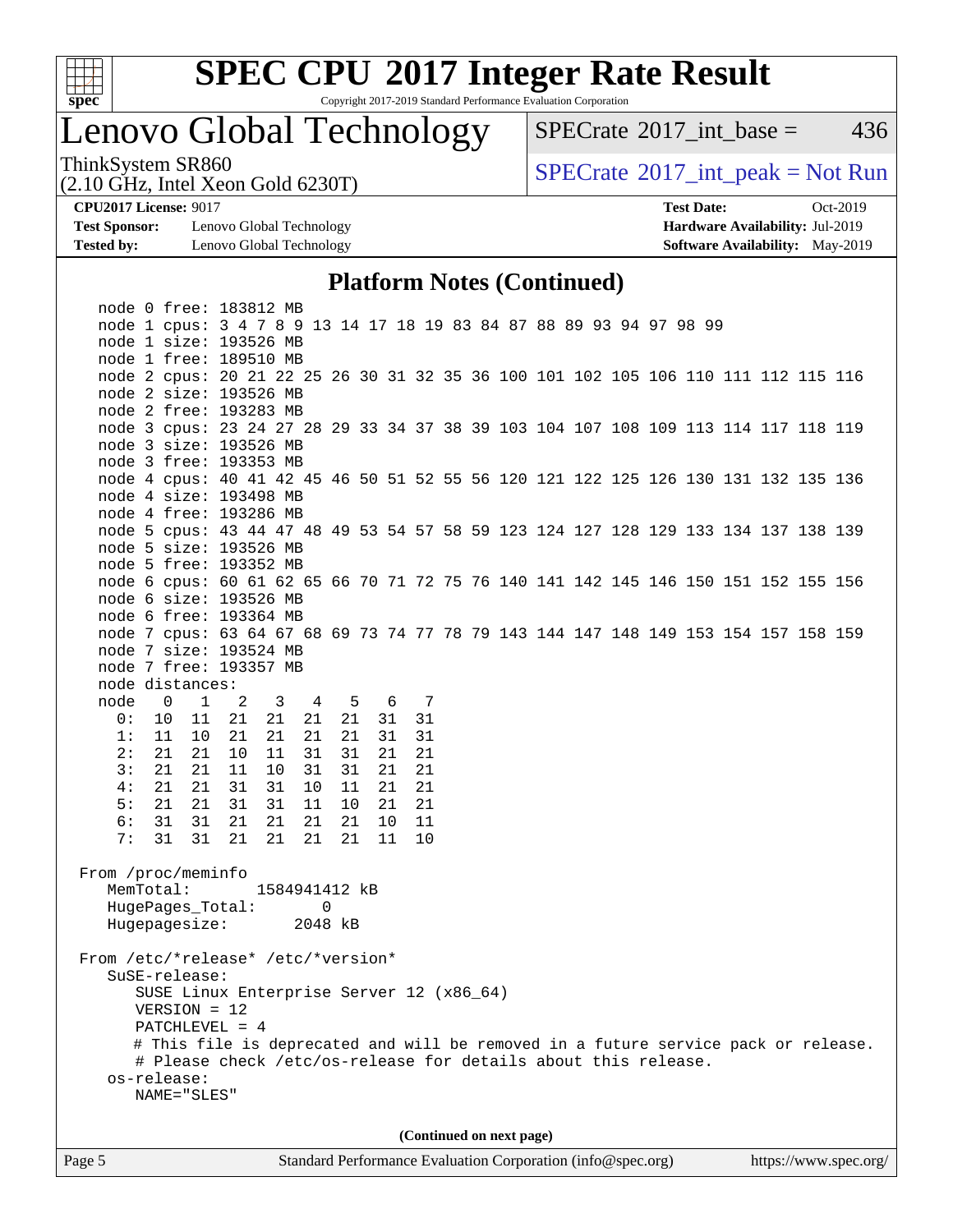

Copyright 2017-2019 Standard Performance Evaluation Corporation

Lenovo Global Technology

[SPECrate](http://www.spec.org/auto/cpu2017/Docs/result-fields.html#SPECrate2017intbase)<sup>®</sup>2017 int base = 436

(2.10 GHz, Intel Xeon Gold 6230T)

ThinkSystem SR860<br>  $SPECTR_{10}$  [SPECrate](http://www.spec.org/auto/cpu2017/Docs/result-fields.html#SPECrate2017intpeak)®[2017\\_int\\_peak = N](http://www.spec.org/auto/cpu2017/Docs/result-fields.html#SPECrate2017intpeak)ot Run

**[Test Sponsor:](http://www.spec.org/auto/cpu2017/Docs/result-fields.html#TestSponsor)** Lenovo Global Technology **[Hardware Availability:](http://www.spec.org/auto/cpu2017/Docs/result-fields.html#HardwareAvailability)** Jul-2019 **[Tested by:](http://www.spec.org/auto/cpu2017/Docs/result-fields.html#Testedby)** Lenovo Global Technology **[Software Availability:](http://www.spec.org/auto/cpu2017/Docs/result-fields.html#SoftwareAvailability)** May-2019

**[CPU2017 License:](http://www.spec.org/auto/cpu2017/Docs/result-fields.html#CPU2017License)** 9017 **[Test Date:](http://www.spec.org/auto/cpu2017/Docs/result-fields.html#TestDate)** Oct-2019

## **[Platform Notes \(Continued\)](http://www.spec.org/auto/cpu2017/Docs/result-fields.html#PlatformNotes)**

 VERSION="12-SP4" VERSION\_ID="12.4" PRETTY\_NAME="SUSE Linux Enterprise Server 12 SP4" ID="sles" ANSI\_COLOR="0;32" CPE\_NAME="cpe:/o:suse:sles:12:sp4"

uname -a:

 Linux linux-700n 4.12.14-94.41-default #1 SMP Wed Oct 31 12:25:04 UTC 2018 (3090901) x86\_64 x86\_64 x86\_64 GNU/Linux

Kernel self-reported vulnerability status:

 CVE-2017-5754 (Meltdown): Not affected CVE-2017-5753 (Spectre variant 1): Mitigation: \_\_user pointer sanitization CVE-2017-5715 (Spectre variant 2): Mitigation: Indirect Branch Restricted Speculation, IBPB, IBRS\_FW

run-level 3 Oct 13 08:53

 SPEC is set to: /home/cpu2017-1.0.5-ic19.0u4 Filesystem Type Size Used Avail Use% Mounted on tmpfs tmpfs 800G 8.3G 792G 2% /home

 Additional information from dmidecode follows. WARNING: Use caution when you interpret this section. The 'dmidecode' program reads system data which is "intended to allow hardware to be accurately determined", but the intent may not be met, as there are frequent changes to hardware, firmware, and the "DMTF SMBIOS" standard. BIOS Lenovo -[TEE141E-2.30]- 07/02/2019 Memory: 48x Samsung M393A4K40CB2-CVF 32 GB 2 rank 2933

(End of data from sysinfo program)

### **[Compiler Version Notes](http://www.spec.org/auto/cpu2017/Docs/result-fields.html#CompilerVersionNotes)**

Page 6 Standard Performance Evaluation Corporation [\(info@spec.org\)](mailto:info@spec.org) <https://www.spec.org/> ============================================================================== C  $\vert$  500.perlbench\_r(base) 502.gcc\_r(base) 505.mcf\_r(base) | 525.x264\_r(base) 557.xz\_r(base) ------------------------------------------------------------------------------ Intel(R) C Intel(R) 64 Compiler for applications running on Intel(R)  $64$ , Version 19.0.4.227 Build 20190416 Copyright (C) 1985-2019 Intel Corporation. All rights reserved. ------------------------------------------------------------------------------ ============================================================================== **(Continued on next page)**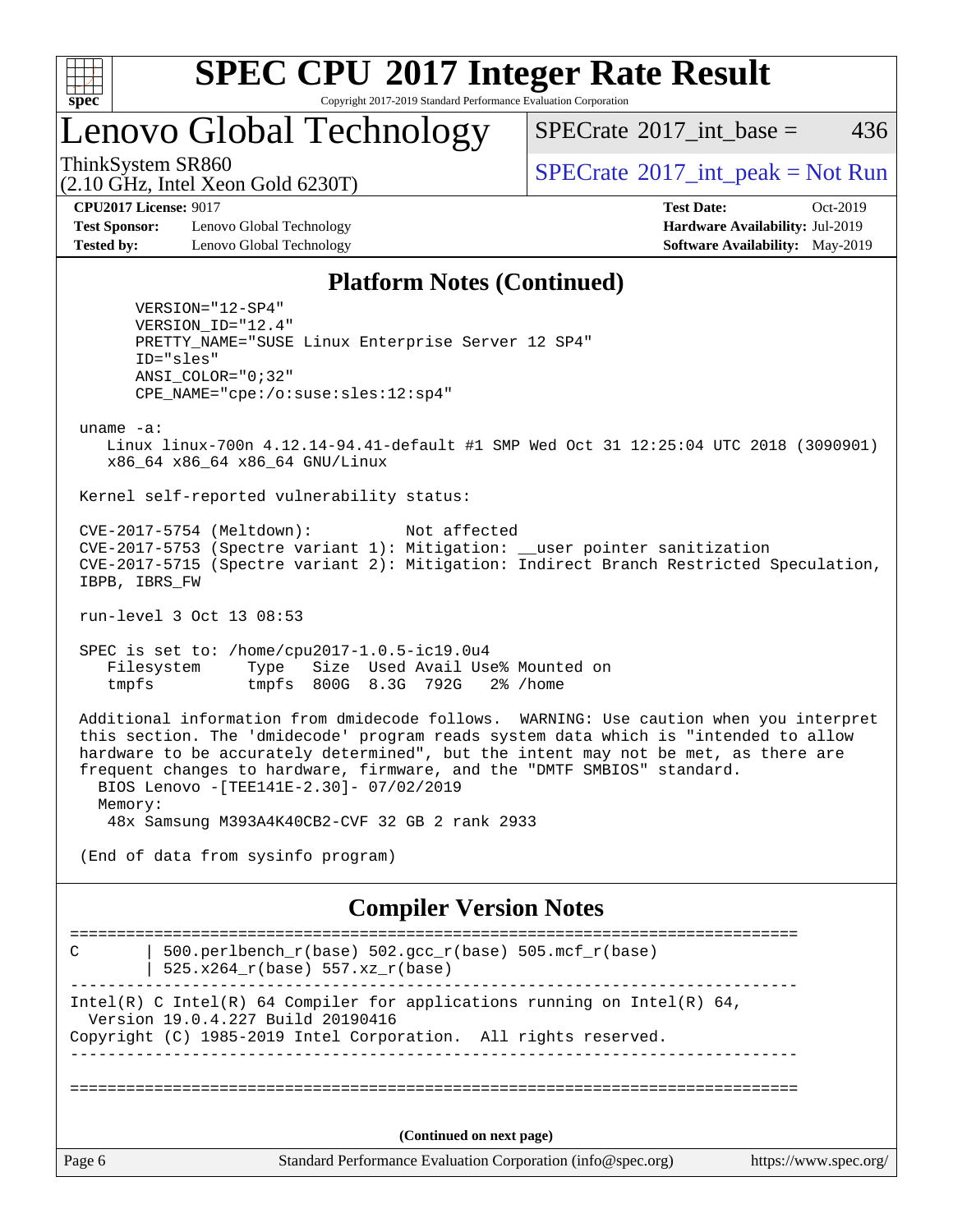

Copyright 2017-2019 Standard Performance Evaluation Corporation

## Lenovo Global Technology

 $SPECTate$ <sup>®</sup>[2017\\_int\\_base =](http://www.spec.org/auto/cpu2017/Docs/result-fields.html#SPECrate2017intbase) 436

(2.10 GHz, Intel Xeon Gold 6230T)

ThinkSystem SR860<br>  $SPECTA = Not Run$ <br>  $SPECTA = Not Run$ 

**[CPU2017 License:](http://www.spec.org/auto/cpu2017/Docs/result-fields.html#CPU2017License)** 9017 **[Test Date:](http://www.spec.org/auto/cpu2017/Docs/result-fields.html#TestDate)** Oct-2019

**[Test Sponsor:](http://www.spec.org/auto/cpu2017/Docs/result-fields.html#TestSponsor)** Lenovo Global Technology **[Hardware Availability:](http://www.spec.org/auto/cpu2017/Docs/result-fields.html#HardwareAvailability)** Jul-2019 **[Tested by:](http://www.spec.org/auto/cpu2017/Docs/result-fields.html#Testedby)** Lenovo Global Technology **[Software Availability:](http://www.spec.org/auto/cpu2017/Docs/result-fields.html#SoftwareAvailability)** May-2019

**[Compiler Version Notes \(Continued\)](http://www.spec.org/auto/cpu2017/Docs/result-fields.html#CompilerVersionNotes)**  $C++$  | 520.omnetpp\_r(base) 523.xalancbmk\_r(base) 531.deepsjeng\_r(base) | 541.leela\_r(base) ------------------------------------------------------------------------------ Intel(R)  $C++$  Intel(R) 64 Compiler for applications running on Intel(R) 64, Version 19.0.4.227 Build 20190416 Copyright (C) 1985-2019 Intel Corporation. All rights reserved. ------------------------------------------------------------------------------ ============================================================================== Fortran | 548.exchange2\_r(base) Intel(R) Fortran Intel(R) 64 Compiler for applications running on Intel(R) 64, Version 19.0.4.227 Build 20190416

Copyright (C) 1985-2019 Intel Corporation. All rights reserved.

------------------------------------------------------------------------------

## **[Base Compiler Invocation](http://www.spec.org/auto/cpu2017/Docs/result-fields.html#BaseCompilerInvocation)**

[C benchmarks](http://www.spec.org/auto/cpu2017/Docs/result-fields.html#Cbenchmarks): [icc -m64 -std=c11](http://www.spec.org/cpu2017/results/res2019q4/cpu2017-20191014-19147.flags.html#user_CCbase_intel_icc_64bit_c11_33ee0cdaae7deeeab2a9725423ba97205ce30f63b9926c2519791662299b76a0318f32ddfffdc46587804de3178b4f9328c46fa7c2b0cd779d7a61945c91cd35)

[C++ benchmarks:](http://www.spec.org/auto/cpu2017/Docs/result-fields.html#CXXbenchmarks) [icpc -m64](http://www.spec.org/cpu2017/results/res2019q4/cpu2017-20191014-19147.flags.html#user_CXXbase_intel_icpc_64bit_4ecb2543ae3f1412ef961e0650ca070fec7b7afdcd6ed48761b84423119d1bf6bdf5cad15b44d48e7256388bc77273b966e5eb805aefd121eb22e9299b2ec9d9)

[Fortran benchmarks](http://www.spec.org/auto/cpu2017/Docs/result-fields.html#Fortranbenchmarks): [ifort -m64](http://www.spec.org/cpu2017/results/res2019q4/cpu2017-20191014-19147.flags.html#user_FCbase_intel_ifort_64bit_24f2bb282fbaeffd6157abe4f878425411749daecae9a33200eee2bee2fe76f3b89351d69a8130dd5949958ce389cf37ff59a95e7a40d588e8d3a57e0c3fd751)

## **[Base Portability Flags](http://www.spec.org/auto/cpu2017/Docs/result-fields.html#BasePortabilityFlags)**

 500.perlbench\_r: [-DSPEC\\_LP64](http://www.spec.org/cpu2017/results/res2019q4/cpu2017-20191014-19147.flags.html#b500.perlbench_r_basePORTABILITY_DSPEC_LP64) [-DSPEC\\_LINUX\\_X64](http://www.spec.org/cpu2017/results/res2019q4/cpu2017-20191014-19147.flags.html#b500.perlbench_r_baseCPORTABILITY_DSPEC_LINUX_X64) 502.gcc\_r: [-DSPEC\\_LP64](http://www.spec.org/cpu2017/results/res2019q4/cpu2017-20191014-19147.flags.html#suite_basePORTABILITY502_gcc_r_DSPEC_LP64) 505.mcf\_r: [-DSPEC\\_LP64](http://www.spec.org/cpu2017/results/res2019q4/cpu2017-20191014-19147.flags.html#suite_basePORTABILITY505_mcf_r_DSPEC_LP64) 520.omnetpp\_r: [-DSPEC\\_LP64](http://www.spec.org/cpu2017/results/res2019q4/cpu2017-20191014-19147.flags.html#suite_basePORTABILITY520_omnetpp_r_DSPEC_LP64) 523.xalancbmk\_r: [-DSPEC\\_LP64](http://www.spec.org/cpu2017/results/res2019q4/cpu2017-20191014-19147.flags.html#suite_basePORTABILITY523_xalancbmk_r_DSPEC_LP64) [-DSPEC\\_LINUX](http://www.spec.org/cpu2017/results/res2019q4/cpu2017-20191014-19147.flags.html#b523.xalancbmk_r_baseCXXPORTABILITY_DSPEC_LINUX) 525.x264\_r: [-DSPEC\\_LP64](http://www.spec.org/cpu2017/results/res2019q4/cpu2017-20191014-19147.flags.html#suite_basePORTABILITY525_x264_r_DSPEC_LP64) 531.deepsjeng\_r: [-DSPEC\\_LP64](http://www.spec.org/cpu2017/results/res2019q4/cpu2017-20191014-19147.flags.html#suite_basePORTABILITY531_deepsjeng_r_DSPEC_LP64) 541.leela\_r: [-DSPEC\\_LP64](http://www.spec.org/cpu2017/results/res2019q4/cpu2017-20191014-19147.flags.html#suite_basePORTABILITY541_leela_r_DSPEC_LP64) 548.exchange2\_r: [-DSPEC\\_LP64](http://www.spec.org/cpu2017/results/res2019q4/cpu2017-20191014-19147.flags.html#suite_basePORTABILITY548_exchange2_r_DSPEC_LP64) 557.xz\_r: [-DSPEC\\_LP64](http://www.spec.org/cpu2017/results/res2019q4/cpu2017-20191014-19147.flags.html#suite_basePORTABILITY557_xz_r_DSPEC_LP64)